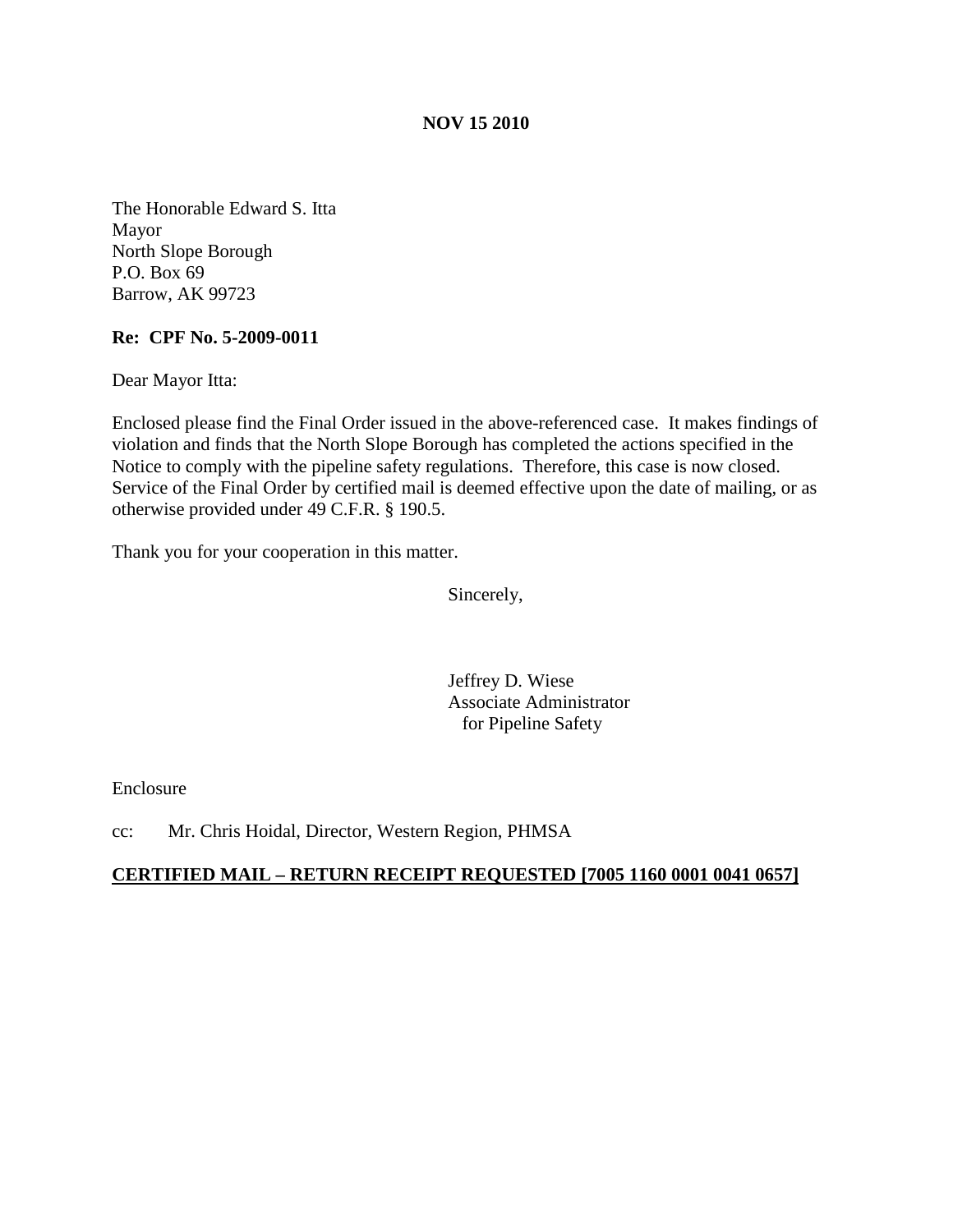## **U.S. DEPARTMENT OF TRANSPORTATION PIPELINE AND HAZARDOUS MATERIALS SAFETY ADMINISTRATION OFFICE OF PIPELINE SAFETY WASHINGTON, D.C. 20590**

**)**

**)**

**)**

**In the Matter of ) North Slope Borough, Alaska, ) CPF No. 5-2009-0011 Respondent. )**

**\_\_\_\_\_\_\_\_\_\_\_\_\_\_\_\_\_\_\_\_\_\_\_\_\_\_\_\_\_\_\_\_\_\_\_\_)**

 $\overline{\phantom{0}}$ 

**\_\_\_\_\_\_\_\_\_\_\_\_\_\_\_\_\_\_\_\_\_\_\_\_\_\_\_\_\_\_\_\_\_\_\_\_**

### **FINAL ORDER**

On March 3-5, 2008, pursuant to 49 U.S.C. § 60117, a representative of the Pipeline and Hazardous Materials Safety Administration (PHMSA), Office of Pipeline Safety (OPS), conducted an on-site pipeline safety inspection of North Slope Borough (NSB or Respondent)'s facilities and records in Borrow, Alaska. NSB owns and operates a 6-mile natural transmission pipeline that transports gas from a gas gathering system located at the South Gas Field to the City of Borrow, Alaska. The pipeline feeds a distribution system and an electric power plan, both of which provide utility service to the City of Barrow. At the time of the inspection, Barrow Utilities and Electric Corporation was the operator of the system, but North Slope Borough Energy Management has since taken over operation of the pipeline.

As a result of the inspection, the Director, Western Region, OPS (Director), issued to Respondent, by letter dated May 27, 2009, a Notice of Probable Violation and Proposed Compliance Order (Notice). In accordance with 49 C.F.R. § 190.207, the Notice proposed finding that NSB had violated 49 C.F.R. §§ 192.199(f), 192.201(b), 192.703(b), and 192.739(a) and proposed ordering Respondent to take certain measures to correct the alleged violations.

NSB responded to the Notice by letter dated July 1, 2009 (Response). In its Response, the company renewed its argument that the NSB pipeline is exempt from the Pipeline Safety Laws and Regulations, pursuant to Section  $2(c)$  of the Barrow Gas Field Transfer Act.<sup>[1](#page-1-0)</sup> Without waiving this argument, NSB did not contest the allegations of violation in the Notice and provided information concerning the corrective actions it planned to complete by August 2009. Respondent did not request a hearing and therefore has waived its right to one.<sup>[2](#page-1-1)</sup>

<span id="page-1-0"></span> $1$  The jurisdiction of PHMSA regarding this line was addressed in a Decision on Petition for Reconsideration filed in CPF No. 5-1998-0016, issued on June 8, 2009. In the Decision, I ruled that the exemption in the federal Barrow Gas Field Transfer Act applies to the "Barrow gas fields" and "related support facilities," but not to the NSB transmission pipeline. *See, In re North Slope Borough, Alaska*, Decision on Petition for Reconsideration, CPF No. 5-1998-0016 (June 8, 2009) (available at www.phmsa.dot.gov/pipeline/enforcement).

<span id="page-1-1"></span> $2$  On March 10, 2010, PHMSA erroneously issued a closure letter to the North Slope Borough. This letter was rescinded on March 12, 2010, as the Final Order had not yet been issued in this case.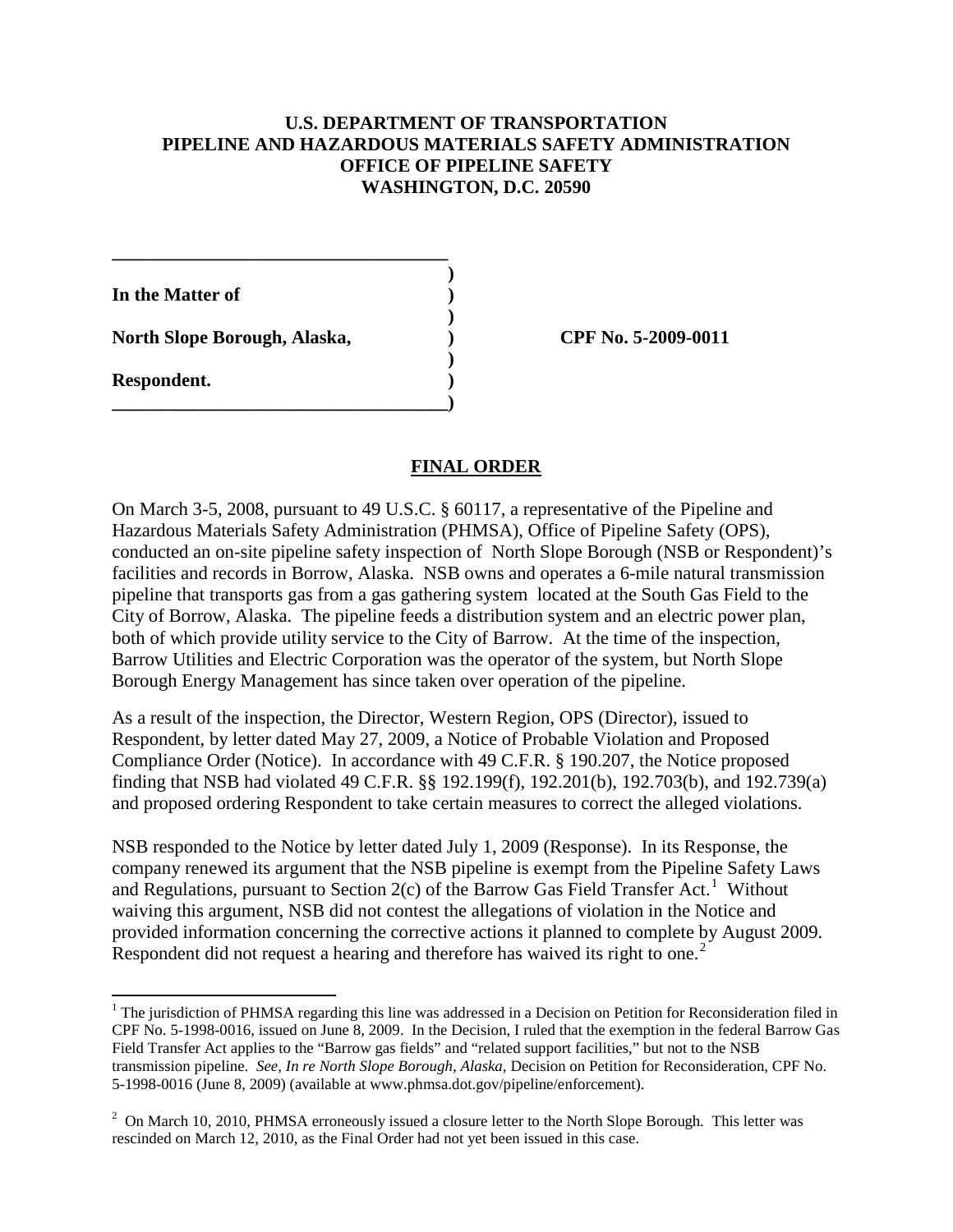## **FINDINGS OF VIOLATION**

In its Response, NSB did not contest the allegations in the Notice that it violated 49 C.F.R. Part 192, as follows:

**Item 1:** The Notice alleged that Respondent violated 49 C.F.R. § 192.199(f), which states:

# **§ 192.199 Requirements for design of pressure relief and limiting devices.**

Except for rupture discs, each pressure relief or pressure limiting device must:

 $(a)$  …

(f) Be designed and installed so that the size of the openings, pipe, and fittings located between the system to be protected and the pressure relieving device, and the size of the vent line, are adequate to prevent hammering of the valve and to prevent impairment of relief capacity....

The Notice alleged that Respondent violated 49 C.F.R. § 192.199(f) by failing to ensure that pressure relief devices were installed so that the size of the openings, pipe, and fittings located between the transmission pipeline and the pressure relieving device, including the vent line, were adequate to prevent impairment of the relief capacity. Specifically, the Notice alleged that the discharge vent for a relief valve, SSD-310, was connected to a common manifold line that had several other devices connected to it. All of the devices relieved into the same common manifold.

The Notice alleged that this design did not allow for the safe venting of SSD-310 because a pressure build-up could rupture the pipeline. Industry practice requires pressure-relief devices to contain their own independent vent to the outside of a building and to be sized in accordance with the manufacturer's instructions in order to prevent hazardous conditions such as a high-discharge pressure in the discharge piping.<sup>[3](#page-2-0)</sup> Respondent did not contest this allegation of violation. Accordingly, based upon a review of all of the evidence, I find that Respondent violated 49 C.F.R. § 192.199(f) by failing to ensure that all pressure relief and limiting devices were adequate to prevent impairment of relief capacity.

**Item 2:** The Notice alleged that Respondent violated 49 C.F.R. § 192.201(b), which states:

# **§ 192.201 Required capacity of pressure relieving and limiting stations.**

 $(a)$  ....

ı

(b) When more than one pressure regulating or compressor station feeds into a pipeline, relief valves or other protective devices must be installed at each station to ensure that the complete failure of the largest capacity regulator or compressor, or any single run of lesser capacity regulators or compressors in that station, will not impose pressures on any part of the pipeline or distribution system in excess of those for which it was designed, or against which it was protected, whichever is lower.

<span id="page-2-0"></span><sup>&</sup>lt;sup>3</sup> National Fuel Gas Handbook, Section 5.8.5 (2002).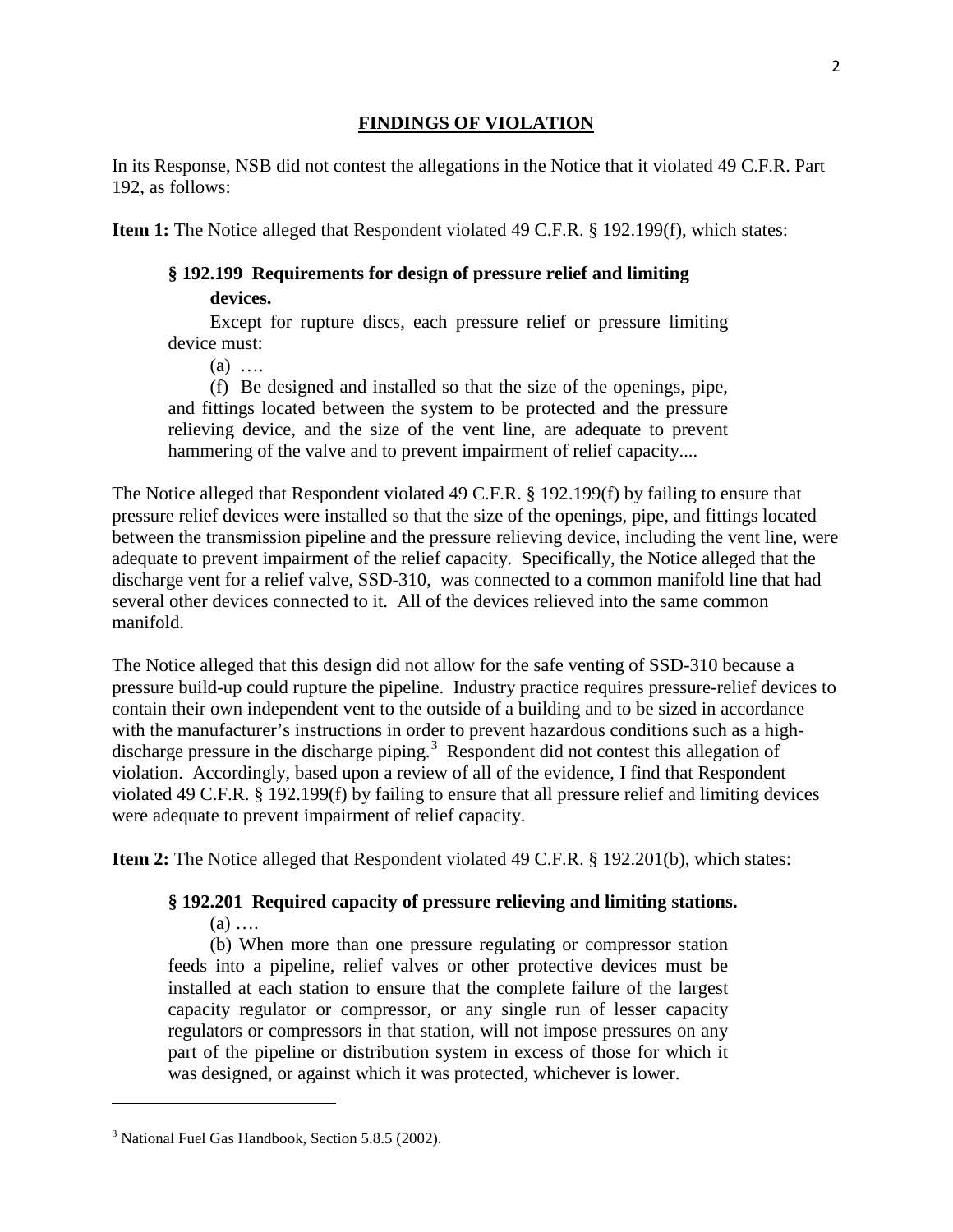The Notice alleged that Respondent violated 49 C.F.R. § 192.201(b) by failing to provide separate relief valves for the primary and secondary gas handling facilities known as the East and Walakpa facilities. Both facilities are connected to the same overpressure protection device. Since both facilities include pressure regulating stations and feed the Barrow natural gas transmission line, Respondent must provide separate overpressure protection devices to ensure the safety of the line. Respondent did not contest this allegation of violation. Accordingly, based upon a review of all of the evidence, I find that Respondent violated 49 C.F.R. § 192.201(b) by failing to provide separate relief valves or other protective devices at the East and Walakpa gas handling facilities.

**Item 3:** The Notice alleged that Respondent violated 49 C.F.R. § 192.703(b), which states:

#### **§ 192.703 General.**

(a) ….

(b) Each segment of pipeline that becomes unsafe must be replaced, repaired, or removed from service….

The Notice alleged that Respondent violated 49 C.F.R. § 192.703(b) by failing to replace, repair, or remove from service a segment of pipeline that had become unsafe. Specifically, the Notice alleged that NSB failed to maintain the pressure relief valve SSD-310 in a safe condition. This valve is the primary overpressure protection device for NSB's gas transmission line that serves Barrow. The valve was locked out of service on April 4, 2007, and had not been repaired and placed back into service at the time of the inspection in March 2008. As a result, there was no overpressure protection on this segment of NSB's natural gas transmission line. Respondent did not contest this allegation of violation. Accordingly, based upon a review of the evidence, I find that Respondent violated 49 C.F.R. § 192.703(b) by failing to replace, repair, or remove from service a pipeline that had become unsafe.

**Item 4:** The Notice alleged that Respondent violated 49 C.F.R. § 192.739(a), which states:

## **§ 192.739 Pressure limiting and regulating stations: Inspection and testing.**

(a) Each pressure limiting station, relief device (except rupture discs), and pressure regulating station and its equipment must be subjected at intervals not exceeding 15 months, but at least once each calendar year, to inspections and tests to determine that it is –

(1) In good mechanical condition;

(2) Adequate from the standpoint of capacity and reliability of operation for the service in which it is employed;

(3) Except as provided in paragraph (b) of this section, set to control or relieve at the correct pressure consistent with the pressure limits of § 192.201(a); and

(4) Properly installed and protected from dirt, liquids, or other conditions that might prevent proper operation.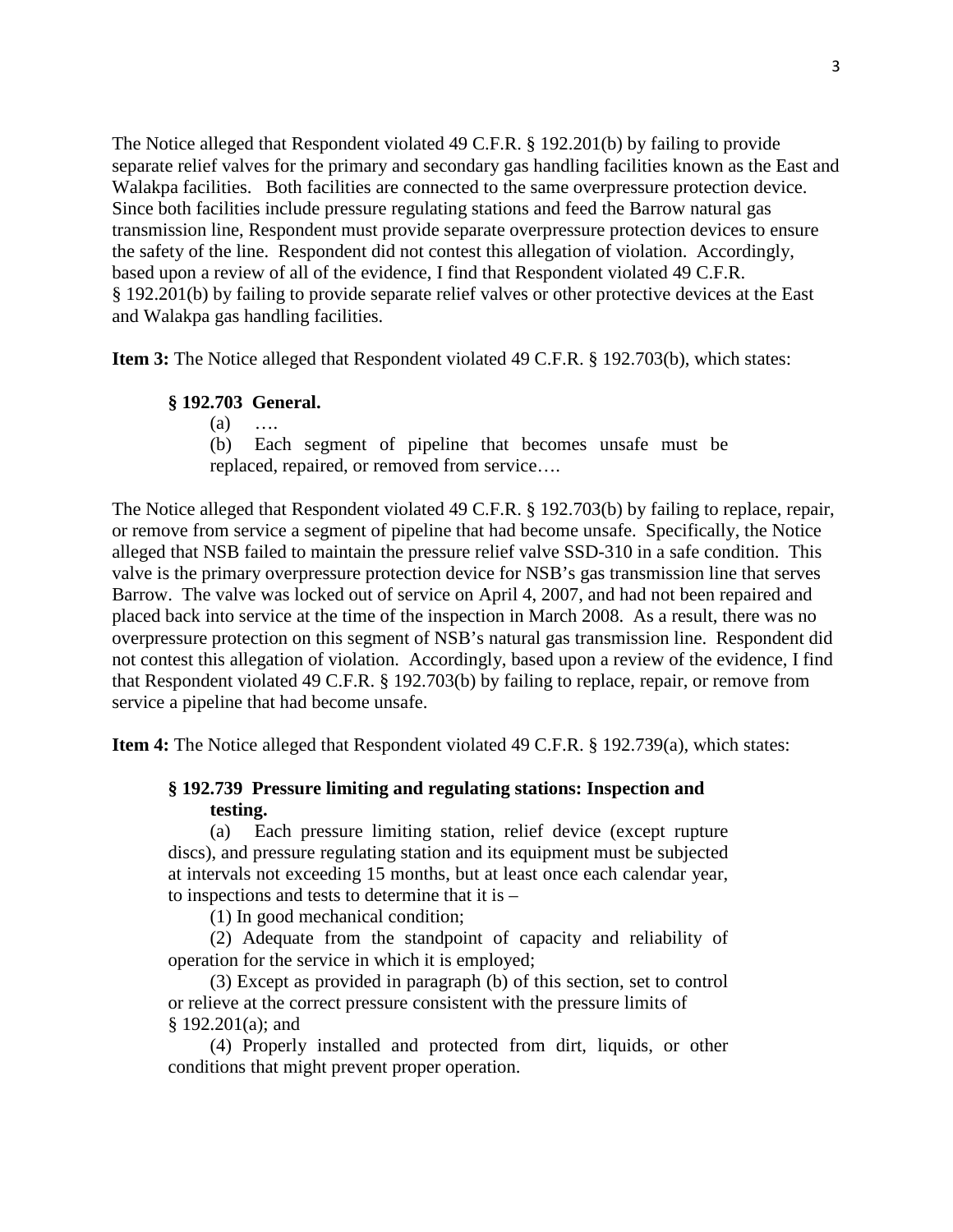The Notice alleged that Respondent violated 49 C.F.R. § 192.739(a) by failing to demonstrate that each pressure limiting station, relief device, and pressure regulating station had been inspected and tested annually. Specifically, the Notice alleged that NSB could not provide inspection records for each pressure limiting station, relief device, and regulating station for each calendar year. Inspection records were not available for two pressure regulating devices within the primary South gas handling facility for the calendar year 2007, and two pressure regulating devices within the Walakpa secondary gas handling facility for the years 2005-2007. Respondent did not contest this allegation of violation. Accordingly, based upon a review of all of the evidence, I find that Respondent violated 49 C.F.R. 192.739(a) by failing to demonstrate that each pressure limiting station, relief device, and pressure regulating station had been inspected and tested annually.

These findings of violation will be considered prior offenses in any subsequent enforcement action taken against Respondent.

### **COMPLIANCE ORDER**

The Notice proposed a compliance order with respect to Items 1, 2, 3, and 4 in the Notice for violations of 49 C.F.R. §§ 192.199(f), 192.201(b), 192.703(b), and 192.739(a), respectively. Under 49 U.S.C. § 60118(a), each person who engages in the transportation of gas or who owns or operates a pipeline facility is required to comply with the applicable safety standards established under chapter 601. The Director indicates that Respondent has taken the following actions specified in the proposed compliance order:

1. With respect to the violation of § 192.199(f) (**Item 1**), Respondent has replaced the SSD-310 valve with a pressure relief valve and installed vent piping to allow the valve to vent directly to the atmosphere.

2. With respect to the violation of § 192.201(b) (**Item 2**), Respondent has installed pressure-relief valves in both gas handling facilities and installed vent piping to allow the valves to vent directly to the atmosphere.

3. With respect to the violation of § 192.703(b) (**Item 3**), Respondent provided a backup compressor for the SSD-310 valve as a temporary fix until the valve could be replaced, and added the valve to the NSB's daily inspection list. On October 26, 2009, PHMSA confirmed that Respondent had installed pressure-relief valves in both the primary and secondary gas handling facilities, eliminating the need for the temporary backup compressor. The new relief valves are scheduled for annual maintenance and valve capacity verification.

4. With respect to the violation of § 192.739(a) (**Item 4**), on October 26, 2009, PHMSA confirmed that Respondent had established a maintenance program for the new pressure-relief valves. Respondent also completed annual maintenance for the other control devices in 2009.